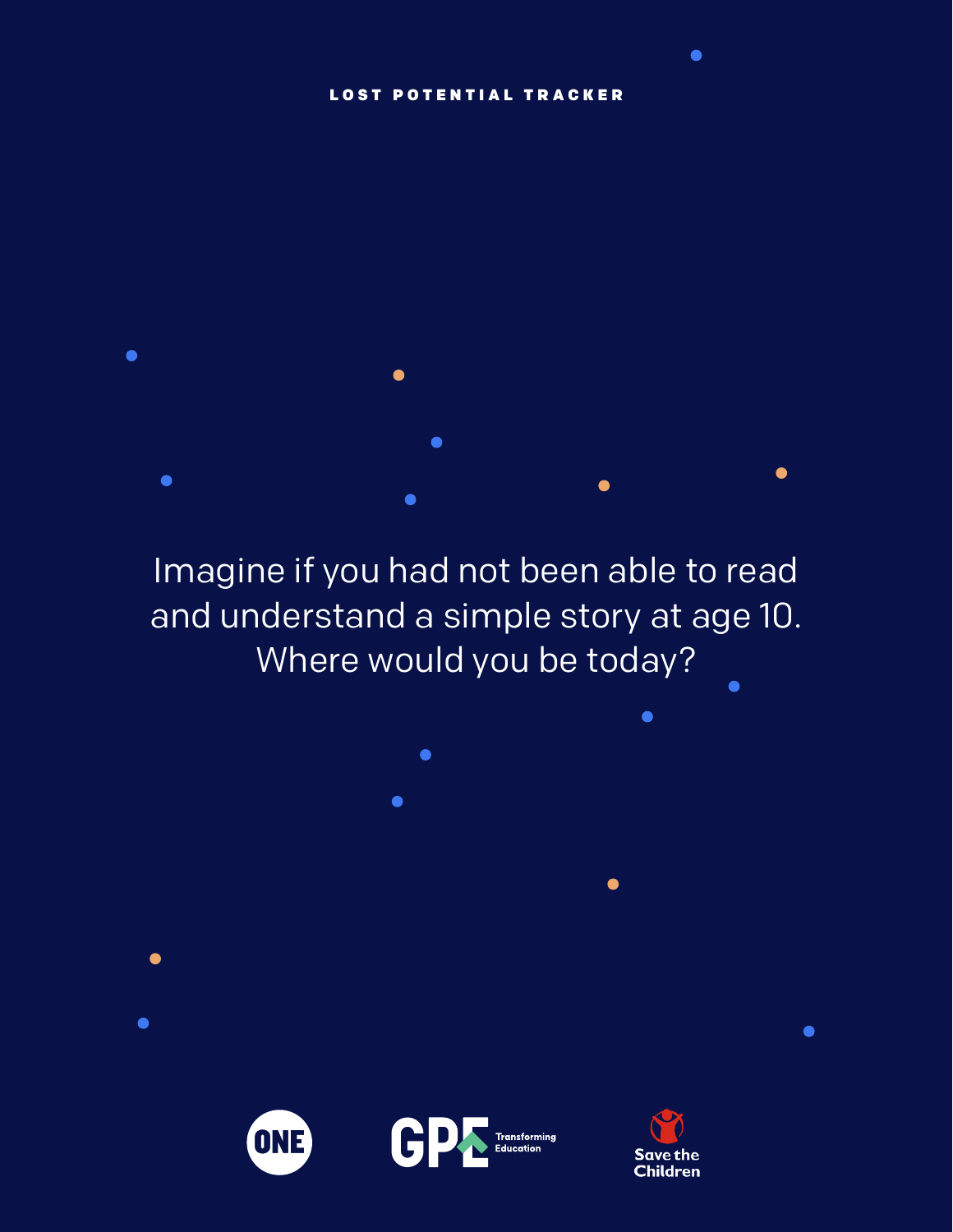

**Age 10 is a critical milestone in a child's life.** It's the age at which they should be switching from learning to read to reading to learn. This crucial milestone sets children up for a lifetime of learning. This increases their ability to earn, innovate, improve their own opportunities, and contribute to their societies, including becoming the next generation of doctors, nurses and teachers.

But millions of children around the world won't hit this milestone. The Lost Potential Tracker is a real-time counter, racking up the number of children who reach their 10th birthday and cannot read and understand a simple story.

If we do not act today, millions more children around the world will miss the chance to fulfil their potential. This will not only be devastating for individuals, but will have an outsized impact on communities, countries, and economies.

The scale of the challenge is large, but not impossible. We know what must be done. The Tracker also shows us how we can change the story.

## **Here is the scale of the problem and what we can do.**

- **1.** Age 10 is a critical milestone in a child's life. It's the age at which they should be switching from learning to read to reading to learn. From simply reading words on a page, to being able to understand concepts, this crucial milestone sets children up for a better life. $1$
- **2.** Between 2015 to 2030, over a billion children could fail to acquire basic literacy skills by age 10, missing this milestone. These children could miss the opportunity to secure a better future where they can earn more, innovate and build a more prosperous future. In 2021 alone, that number will be over 70 million children, equivalent to the combined population of Senegal and Kenya. Let's break that down:
	- **•** 8,050 children every hour or enough to fill 29 UK primary schools.2
	- **•** Over 193,000 children a day, or nearly twice the capacity of the Camp Nou Stadium, the largest football stadium in Europe.<sup>3</sup>
	- **•** Over 1.3 million children a week, or equivalent to 50% of total secondary school enrollment in Canada.<sup>4</sup>
	- Nearly 6 million a month, or equivalent to the population of Johannesburg.<sup>5</sup>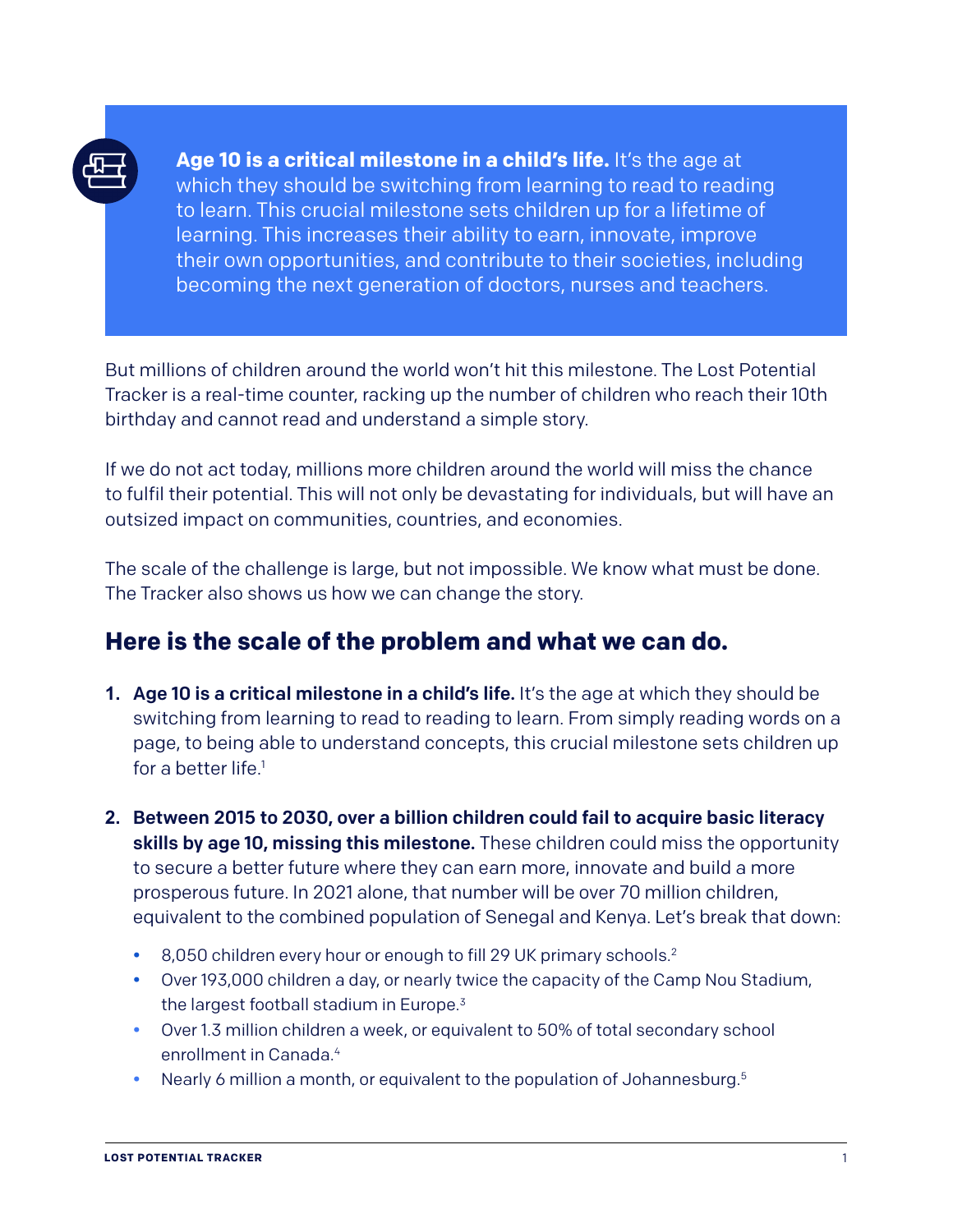- **3.** The poorest countries in the world and sub-Saharan Africa are the worst hit. Nearly 40% of the children who miss the age 10 milestone to secure a better future will come from sub-Saharan Africa. In low-income countries, more than 9 out of every 10 children miss this milestone.<sup>6</sup>
- **4.** COVID-19 has made this worse. At the peak of the pandemic, over 1.6 billion schoolchildren were impacted.<sup>7</sup> One-third of children globally do not have access to any form of remote learning, putting a pause on their education progress.<sup>8</sup> For some, this pause will become a permanent stop. This year alone, the impact of COVID-19 on education systems could contribute 11.4 million of the 70 million children who will fail to acquire basic literacy skills by their 10th birthday.
- **5.** Girls, in particular, may experience the impact of COVID-19 the worst. The pandemic could mean that 20 million more secondary-school aged girls could be out of school after the crisis has passed.<sup>9</sup> With the pandemic also predicted to increase the risk of sexual violence and exploitation, up to one million girls in sub-Saharan Africa may be blocked from going back to school because of pregnancy during COVID-19 closures.10

## **6.** We know why this global learning crisis is happening:

- **•** Children who cannot access formal education are less likely to learn. But nearly 260 million children are out of school globally.<sup>11</sup>
- **•** Nearly half of all preschool aged children globally are not enrolled in preschool. In lowincome countries, it's only 1 in  $5.^{12}$  These children are less likely to develop the skills they need to succeed in the education system.13
- **•** If children aren't taught at the right level, in a language they understand and to a quality curriculum their learning will be inhibited.
- **•** Teachers are one of the most influential stakeholders in a child's education. But they do not always have the adequate support to be effective in the classroom, preventing children from learning.
- **7.** Effective funding with a focus on those most at risk is one way out. But it won't be cheap. In low-income countries where 90% of 10-year-olds fail to acquire basic literacy skills, ensuring children are learning in school will come at a price. Every US\$1 billion of education funding to low-income countries can set over 8.6 million children on the path to acquiring basic literacy skills by age 10. It is the difference between slipping through the cracks into lost potential to one where their opportunity is secured. Yet, despite the scale of investments required, we are seeing the opposite: two-thirds of low- and lower-middle-income countries have cut their education budgets since COVID-19 began, and aid to education is likely to decline by 12%.14 15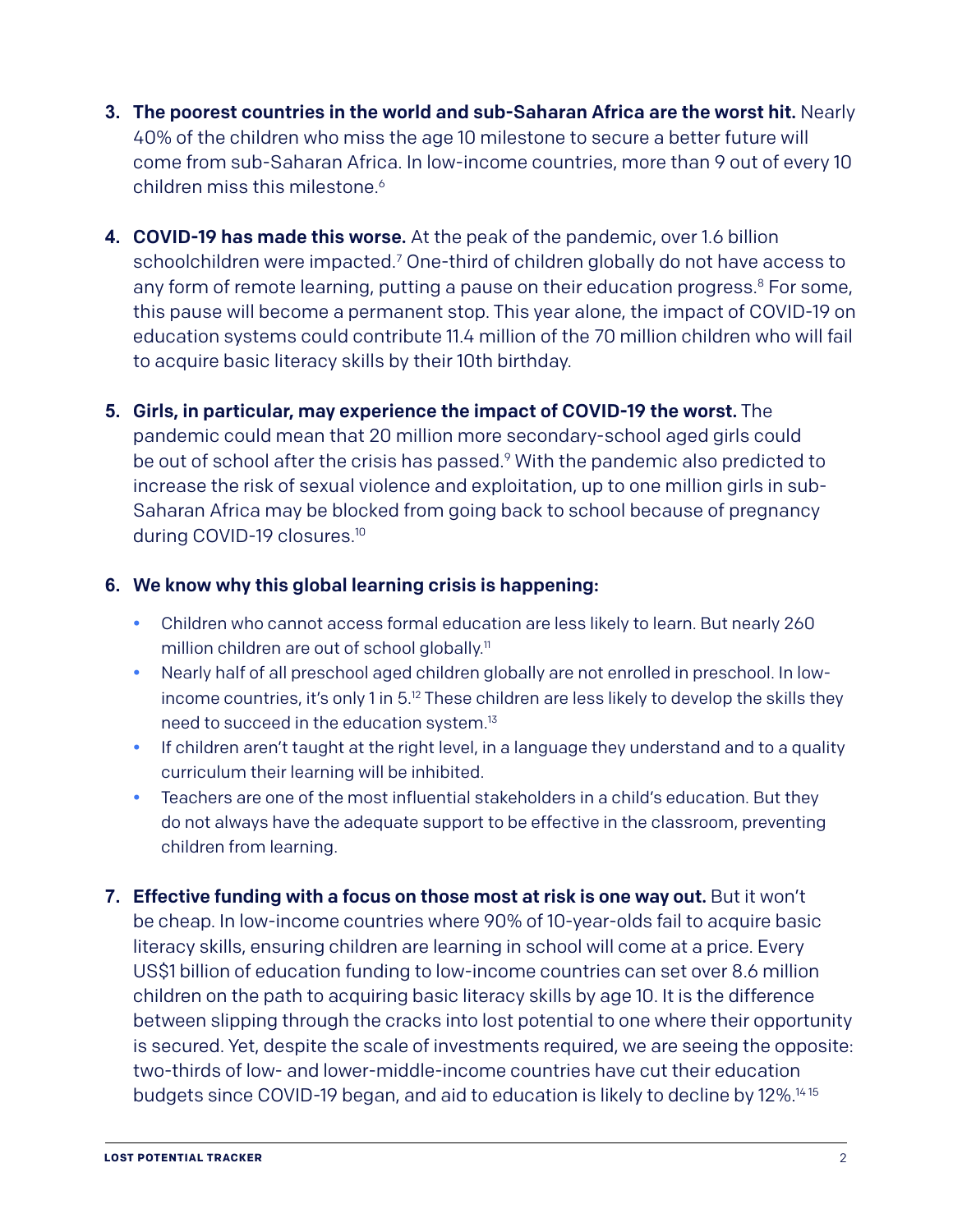- **8.** The impact of that funding goes beyond just changing a child's path. It has consequences for the future of our world. Every dollar invested in education for lowincome countries could yield US\$4.8 in economic growth, generating tax revenues and lifting people out of extreme poverty. Every billion dollars for education in low-income countries could save nearly 175,000 lives, ensure over 146,000 future children are not stunted, and prevent nearly 160,000 girls from early marriage.
- **9.** But funding alone is not enough! It must be spent well to create an impact. It must be spent to ensure that children access education and stay in school, that they enroll in pre-primary education, that they have supportive learning environments tailored to their individual needs, and that every child has good teaching.



## **What can you do?**

Explore the Lost Potential Tracker and help us spread the word. Visit **[ONE.ORG/LostPotential](http://one.org/lostpotential)** to find out more about the global learning crisis and read personal stories. Share the Lost Potential Tracker with others. And help us get the message out that governments must fund education adequately from all sources and ensure that financing is spent effectively, targeting the most marginalized. There are several key opportunities to act on this in the next few months:

- **•** Call on G7 governments to commit to the global education targets set out by the UK to ensure 40 million more girls are in school and 20 million more girls can read at age 10 by 2026. G7 leaders can sign up to these targets at the G7 Summit on June 11-13, with an important opportunity to signal buy in at the G7 Foreign & Development Ministers meeting on May 4-5.
- [Raise your hand](http://www.raiseyourhand.net) and call on world leaders to fund the Global Partnership for Education (GPE) at the Global Education Summit on July 28-29. With at least US\$5 billion for 2021 to 2025, GPE can transform education systems in up to 90 countries and territories.
- Call on developing country governments to protect their education budgets and spend it effectively, targeting the most marginalized. Governments can commit to doing so at the Global Education Summit on July 28-29.